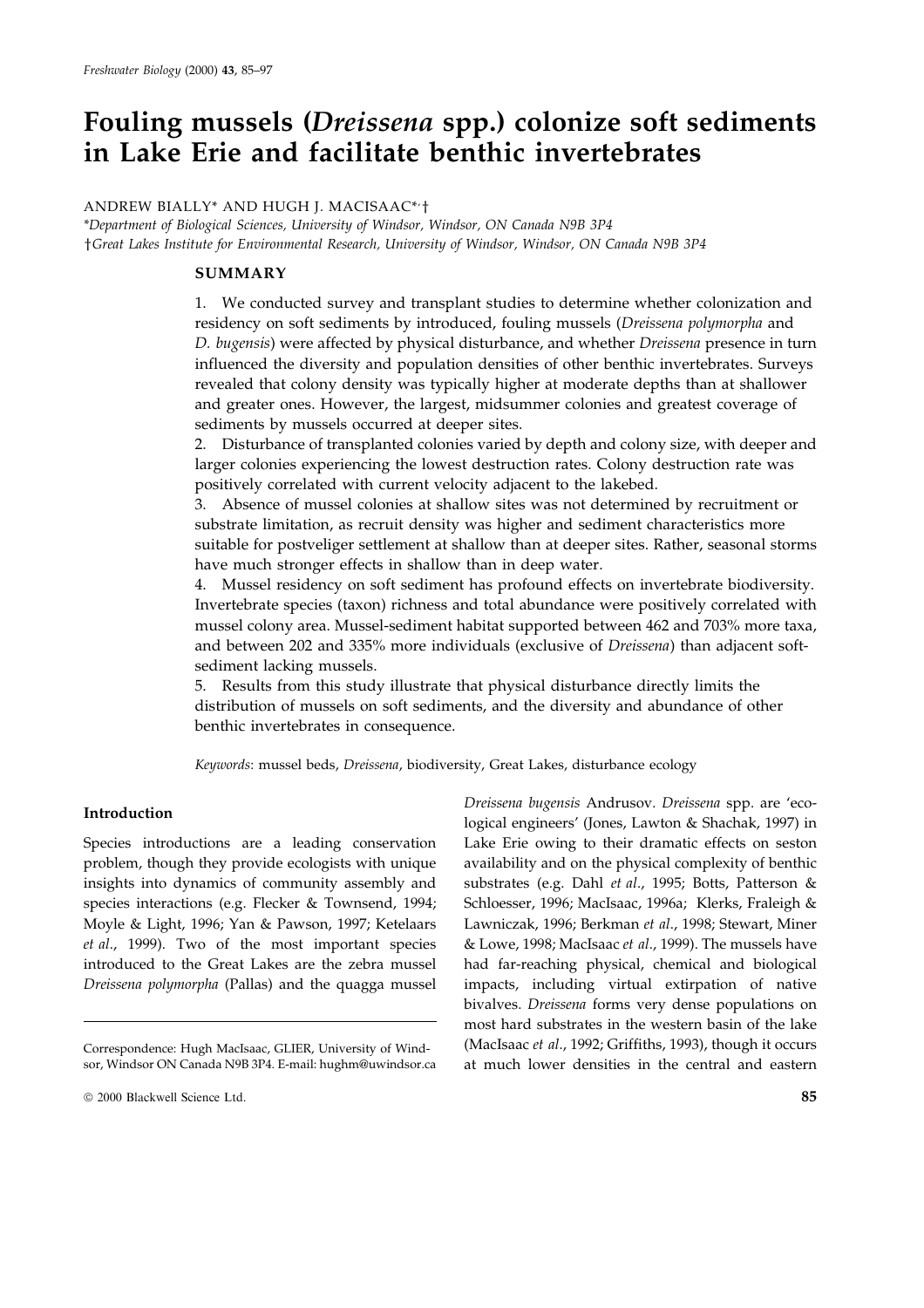basins (Dahl et al., 1995). Quagga mussel distribution in Lake Erie is nearly a mirror image of that of the zebra mussel. It forms dense colonies on soft sediments (e.g. sand, mud) in the deeper eastern and central basins of the lake, but occurs at low density in the western basin (Dahl et al., 1995; Dermott & Kerec, 1997).

Mortality in the Dreissena life cycle may exceed 99% during the transition from planktonic veliger to settled plantigrade mussel stages (Stańczykowska, 1977). Most young mussels die if they fail to locate suitable substrate upon which to settle and secure byssal threads (Stańczykowska, 1977). Lewandowski (1982) reported that macrophytes, mussel colonies and pebbles were more suitable settling substrates than gravel, sand and mud. Determinants of distribution and abundance of adult dreissenid mussels are less clear. Predation by ducks, crayfish and fish may reduce mussel abundance, though the effects may be ephemeral (Stańczykowska, 1977; Hamilton, Ankney & Bailey, 1994). Physical disturbance associated with waves determines distribution and abundance of D. polymorpha in nearshore, rocky habitat in western Lake Erie (MacIsaac, 1996b). Mellina & Rasmussen (1994) reported that substrate size explained between 38 and 91% of variability in D. polymorpha population density, with highest density occurring on boulders and lowest densities occurring on sand and mud. Likewise, Berkman et al. (1998) observed that Dreissena presence on soft sediments in western Lake Erie was positively related to particle size. Firm substrates including gravel, bedrock and clay constitute only 13% of benthic substrates in western Lake Erie, the remainder consisting of sand and mud (Hartman, 1973). The relative paucity of firm substrates could be an important determinant of mussel distribution in the basin because effects of wave disturbance should be greatest in shallow water bodies that lack holdfasts for attachment of mussel byssal threads.

Marine studies have demonstrated that physical destruction or translocation of mussel colonies may have adverse consequences on invertebrate communities owing to the complex habitat structure and food resources imparted by the colonies (Suchanek, 1981; Tsuchiya & Nishihira, 1985, 1986; Seed, 1996). In the Great Lakes, synoptic surveys have established that Dreissena benefits many species of benthic invertebrates in both shallow and deep, soft-bottom habitats (Stewart & Haynes, 1994; Botts et al., 1996; Dermott &

Kerec, 1997). In addition, experimental studies have identified the mechanisms by which Dreissena presence benefits invertebrates in Lake Erie (Botts et al., 1996; Stewart, Miner & Lowe, 1998). However, the direct effects of physical disturbance on the colonization ecology of Dreissena, and its indirect impact on biodiversity of other invertebrates, have not been explored in shallow, soft-bottom habitats. In this study we test the hypothesis that physical disturbance affects the spatial distribution of Dreissena colonies in western Lake Erie. We also test the hypothesis that mussel colonies enhance biodiversity of benthic invertebrates on soft sediments in relatively shallow water, and that physical destruction of mussel colonies indirectly impacts benthic communities.

#### Methods

#### Study Site

The study was conducted in the western basin of Lake Erie off the south-east shore of North Bass Island, Ohio. North Bass Island is a relatively large  $(2.4 \text{ km}^2)$ island located 13 km from the Ohio mainland. The lakebed at the study site consists of sand and sandclay matrix from the surface to maximum depth (9.1 m). The site is protected from westerly winds but is fully exposed to easterly storms. During autumn 1995, waves generated by a hurricane-associated storm ranged from 2 to 5 m. Mussel beds that were virtually continuous at 9.1 m during August 1995 had been obliterated prior to June 1996 (A. Bially & H. MacIsaac, personal observ.), at which time we commenced our study of colony recovery.

#### Spatial Distribution of Dreissena

To assess the spatial distribution of Dreissena colonies (i.e. `islands') in relation to depth, three transects were established on June 1, 4 and 12 1996, along a softsediment depth gradient (i.e. perpendicular to shore), off the south-east corner of the island. Terminal positions along transect lines were determined using a Geographical Positioning System (Garmin GPS 45). A 9-m<sup>2</sup> quadrat was deployed at every 1-m depth along the transect from 1.5 to 8.5 m depth. Locations of sampling quadrats were determined by driving a boat along the transect line and, using a depth finder (Hummingbird Wide 100 Portable) to establish sam-

<sup>© 2000</sup> Blackwell Science Ltd, Freshwater Biology, 43, 85-97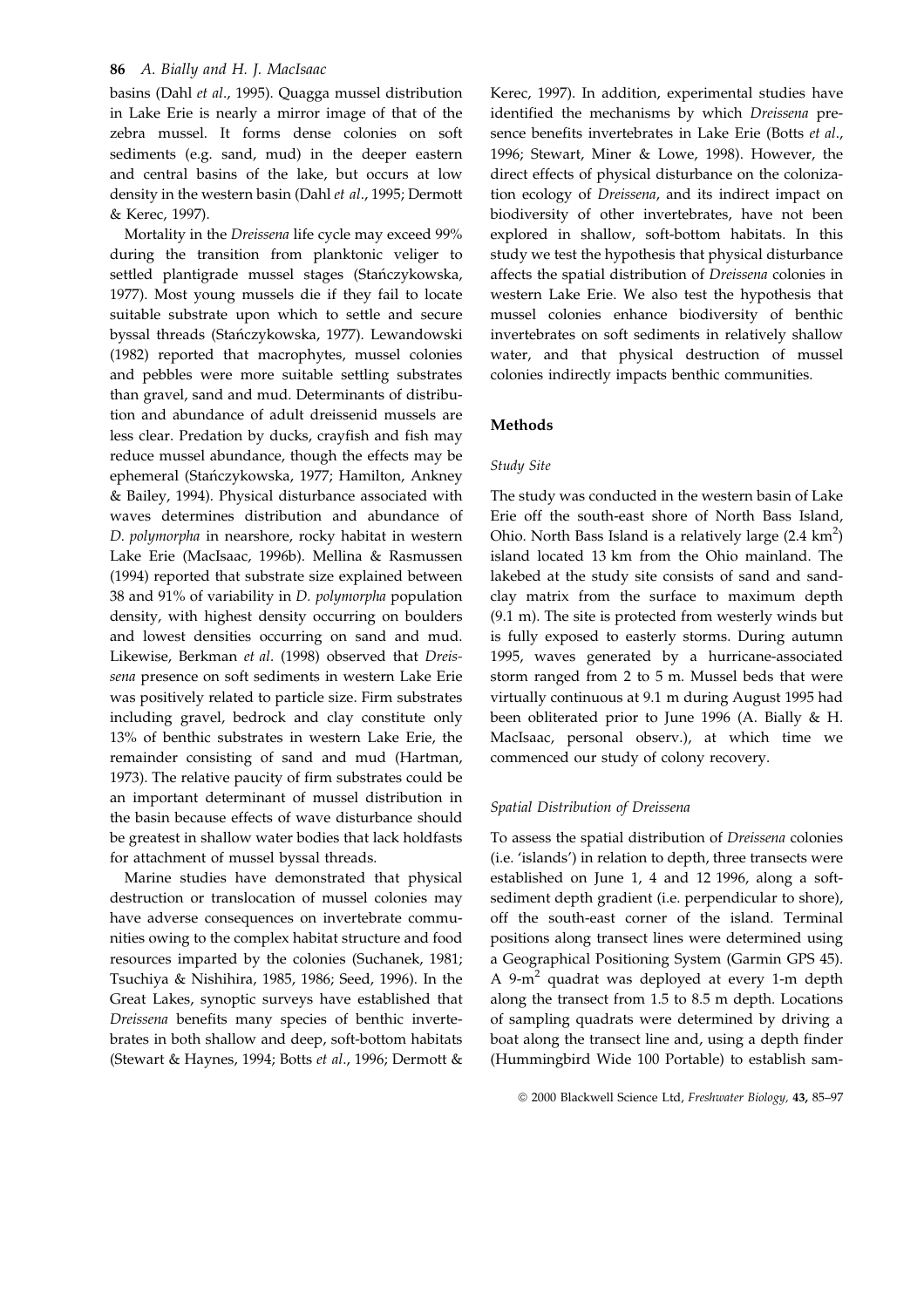pling stations, placing a weighted buoy in the water at appropriate depths. Quadrats were placed on the lakebed by anchoring the boat downwind of the buoys and, using SCUBA, lowering the quadrats off the north side of the boat adjacent to each buoy.

Dreissena colonies were videotaped by use of SCUBA and an underwater videocamera system. The system consisted of a high resolution black and white Sony camera (VCL-4800) and Sony 3.6-mm lens (VCL-SO3XM), housed in a waterproof case, and a Toshiba time-lapse S-VHS videorecorder (KV-6300A) operating at five frames per second. The videorecorder and camera were powered by a marine 12 V battery. A Sony Watchcam (EIA/CCIR) provided realtime observation on the boat. All video was recorded on S-VHS tape (ST-120; 3 M Corporation). The entire field sampling procedure was repeated on 12-19 August 1996, though only at two transect locations owing to time constraints. June and August samples were collected in the same vicinity, though exact transect positions varied slightly because our GPS unit was not equipped with differential capability.

Colonies were recorded during daylight hours by holding the camera 1-m off the lakebed. A numbered, white rectangular plate  $(90 \text{ cm}^2)$  was placed next to each colony for identification and to permit size calibration during subsequent image analysis. Video images were downloaded to a personal computer from the S-VCR using a Targa+ frame grabber. Colony images were then subjected to digital image analysis using Mocha 1.2 software (Jandel Scientific, San Raphael, CA). Three metrics were used to quantify mussel residency on soft sediments: the number of colonies  $m^{-2}$  of lakebed, the surface area of individual colonies, and the proportion of lakebed covered by colonies in each quadrat. In determining the number of colonies per quadrat, we included all colonies that overlapped quadrat boundaries. In addition, if a colony overlapped quadrat boundaries, the entire colony was filmed and used to estimate the colony size-lake depth relationship. However, only portions of colonies within quadrat boundaries were included in assessments of total bottom coverage. Colony surface area appeared to be unrelated to colony volume because virtually all growth of colonies occurs in lateral directions (i.e.  $x$  and  $y$  planes).

Variation in colony density (colony number  $m^{-2}$ ), colony area and proportion coverage of lakebed by colonies, were separately analyzed using 3-way

#### Mussels on soft sediments 87

ANOVA, with depth, transect number and study period (June, August) as categorical variables. Colony density and colony area were transformed as  $log(x + 1)$  prior to analysis to stabilize variance. Colony bottom coverage was transformed as arcsine squareroot proportion coverage prior to analysis. Because weather conditions varied between study periods, we also assessed whether an interaction existed between depth and study period for each of our colony metrics.

Species composition and size structure of mussel colonies were assessed by collecting three colonies from each of 5.5, 7.3 and 9.1 m depths. Differences among D. polymorpha and D. bugensis shell lengths in individual colonies were examined using paired ttests, with Bonferroni-probability adjustments. Separate statistical comparisons were conducted for each depth.

#### Dreissena colony transplants

Two size classes of pizza pans (1257  $\text{cm}^2$  and 314  $\text{cm}^2$ ) were used to collect eighteen large and eighteen small mussel 'colonies' at a deep site (9.1 m) adjacent to the transect sites where colonies were very large. After pans were placed under a large colony, colonies of the desired size were cut using a putty knife. Colonies and pans were stacked in water-filled 90-L PVC containers and brought to the surface. Six small and six large colonies were randomly selected and placed, without the pans, on soft sediment in a single line of uniform depth. Colonies were placed  $\approx 1.5$  m apart, the order of which (large and small) was determined using a random number generator. This procedure was repeated at each of three depths (5.5, 7.3 and 9.1 m). Transplanted colonies were marked individually with rebars embedded vertically in sediment, 0.5 m on each side of each colony. Flagtape strips were added to rebar tips. Colony surface area and position relative to rebars were then recorded using the videocamera system. This procedure was carried out from July 10-22, 1996 and repeated August 6-19, 1996; inclement weather prevented SCUBA activities on August 18, thus duration of the transplant experiments differed by one day. Colonies were videotaped following 12 or 13 days' exposure to determine whether they were still in place, and whether their surface area had changed since deployment. Surface area was measured using image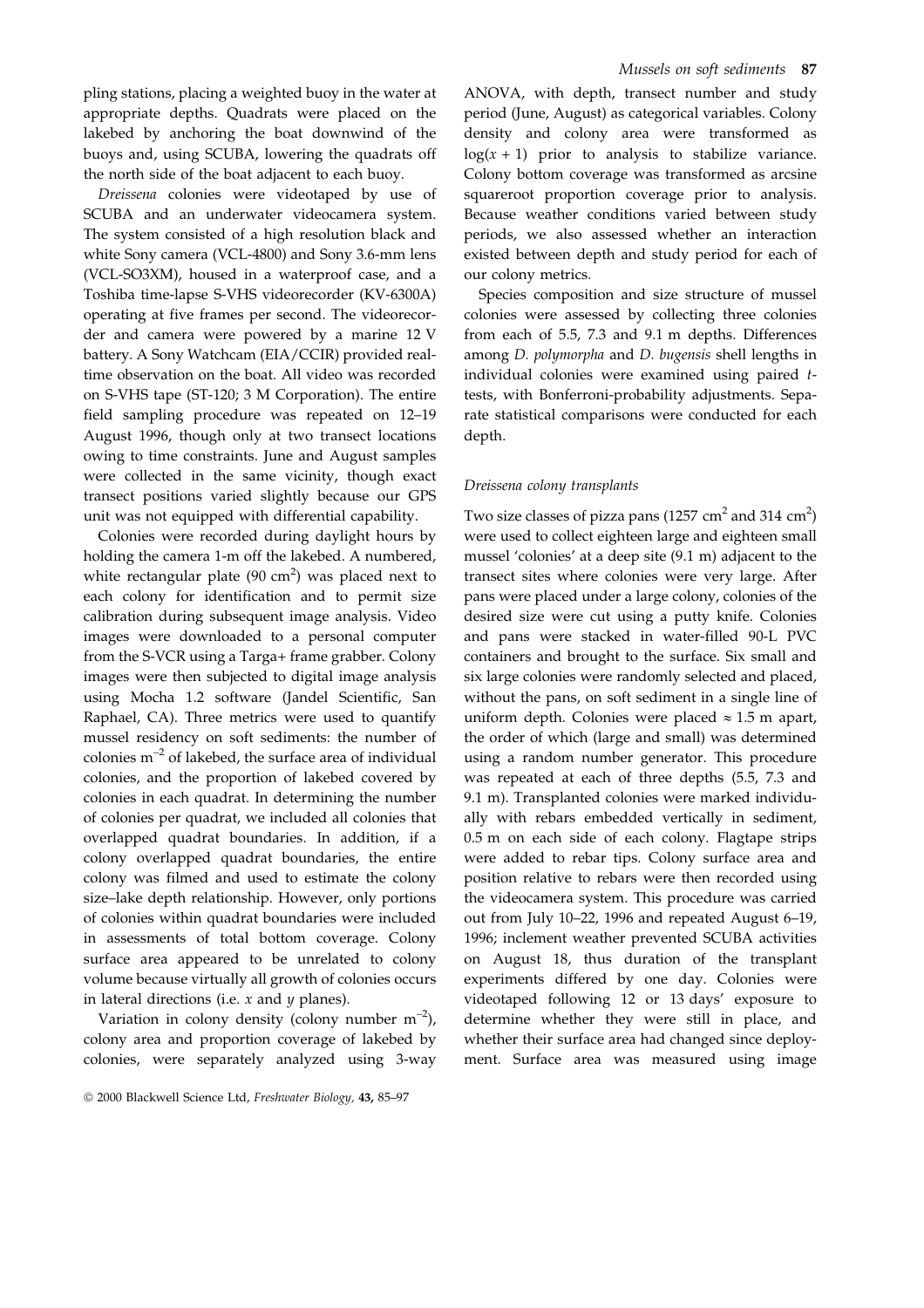analysis. We define colony destruction as removal of the entire colony from the filmed region. This definition seems suitable as colonies could rarely be located on sediment adjacent to the filmed zone. Moreover, it seems highly unlikely that voluntary movement by mussels could remove them from the filmed region because the mass burden imposed by colonial life exceeds the motility capability of individual mussels.

The proportion of large and small colonies destroyed during exposure was analyzed using ANOVA with colony size, transplant depth and date entered as categorical variables. The percentage colonies destroyed was standardized by dividing by the number of days of exposure (12 or 13). This value was then subjected to arcsine squareroot transformation prior to statistical analysis.

Current velocity was estimated 10 cm above the lakebed directly adjacent to the experimental transplant field. We attempted to measure velocity using dye flow fields, though these fields were too diffuse to allow accurate measurements. Thereafter we estimated velocity by displacement of near-neutrally buoyant fragments ( $\leq 0.10$  g) of Myriophyllum spicatum. Velocity differences among depths were analyzed separately for each date using ANOVA and Bonferroni's multiple comparison tests. Measures of current velocity were made during relatively calm weather, though it is likely that velocity during storms is what potentially determines the fate of colonies on soft sediments.

## Dreissena recruitment and sediment partitioning

We assessed the number of settling larvae and postmetamorphic Dreissena potentially available for recruitment because adult distributions of some invertebrates are affected by larval recruitment patterns (e.g. Gaines & Bertness, 1992). Potential recruitment was determined experimentally along the depth gradient by suspending white, nylon scouring pads (Halko Industries Ltd, North York, Ontario) 15-cm above the lakebed on 11 August, 1996. Two pads were suspended from each of four jumbo house bricks, and deployed at each of three depths (5.5, 7.3, and 9.1 m) adjacent to the experimental transplant field. Pads were  $132 \text{ cm}^2$  in area and 0.7 cm thick, and were suspended in pairs above the bricks by small styrofoam floats with 9-kg monofilament line

(see MacIsaac, 1996b). Floats ensured that pads were exposed to water currents directly adjacent to the lakebed. Pads were retrieved following 7 days' exposure by use of SCUBA. To minimize loss of recruits on pads, sealable plastic bags were placed over individual pads and floats before monofilament lines from bricks were cut. Pads were floated into the inverted bags, which were then sealed and brought to the surface. Bag contents were preserved in 4% sugarformalin solution. In the laboratory, mussel recruits were dislodged from pads by exposure to a strong current of tap water for 1 min per pad side (MacIsaac, 1996b). Dislodged recruits were retained on a  $70$ - $\mu$ m sieve. Examination of rinsed pads under a dissecting microscope confirmed that all mussel recruits had been dislodged. Because large numbers of mussels settled on the pads, recruit number was estimated by three replicate subsamples, with replacement (MacIsaac, 1996b). Differences in recruitment across depths were analyzed using ANOVA and Bonferroni's multiple comparisons test. Recruitment (individuals  $cm^{-2}$ ) was log-transformed prior to analysis.

Mussel recruitment may be affected by substrate characteristics. We collected sediment from each sampling site by pushing a hand-coring device  $(98 \text{ cm}^2)$  8-10 cm into the sediments at the locations where mussel colonies were transplanted. Sediment size composition was assessed in the laboratory using a series of sieves ranging between 4 mm and 90  $\mu$ m. This procedure involved mechanical agitation of 50 g of dried, animal-free sediment through stacked sieves for a 5 min period. Mass of sediment retained in each sieve was measured using a AND FX-200 digital electronic balance.

## Invertebrate communities associated with Dreissena colonies

The relationship between mussel presence and invertebrate biodiversity was assessed by establishing a transect on July 31, 1996 along a soft sediment depth gradient off the south-east corner of North Bass Island. Invertebrate community diversity and abundance in Dreissena colonies with soft sediment were compared to values for soft sediment collected directly adjacent to the mussel colonies. Sampling was conducted at three depths (5.5, 7.3, 9.1 m) along the transect. Six colonies of various sizes were collected at each depth. In order to preclude con-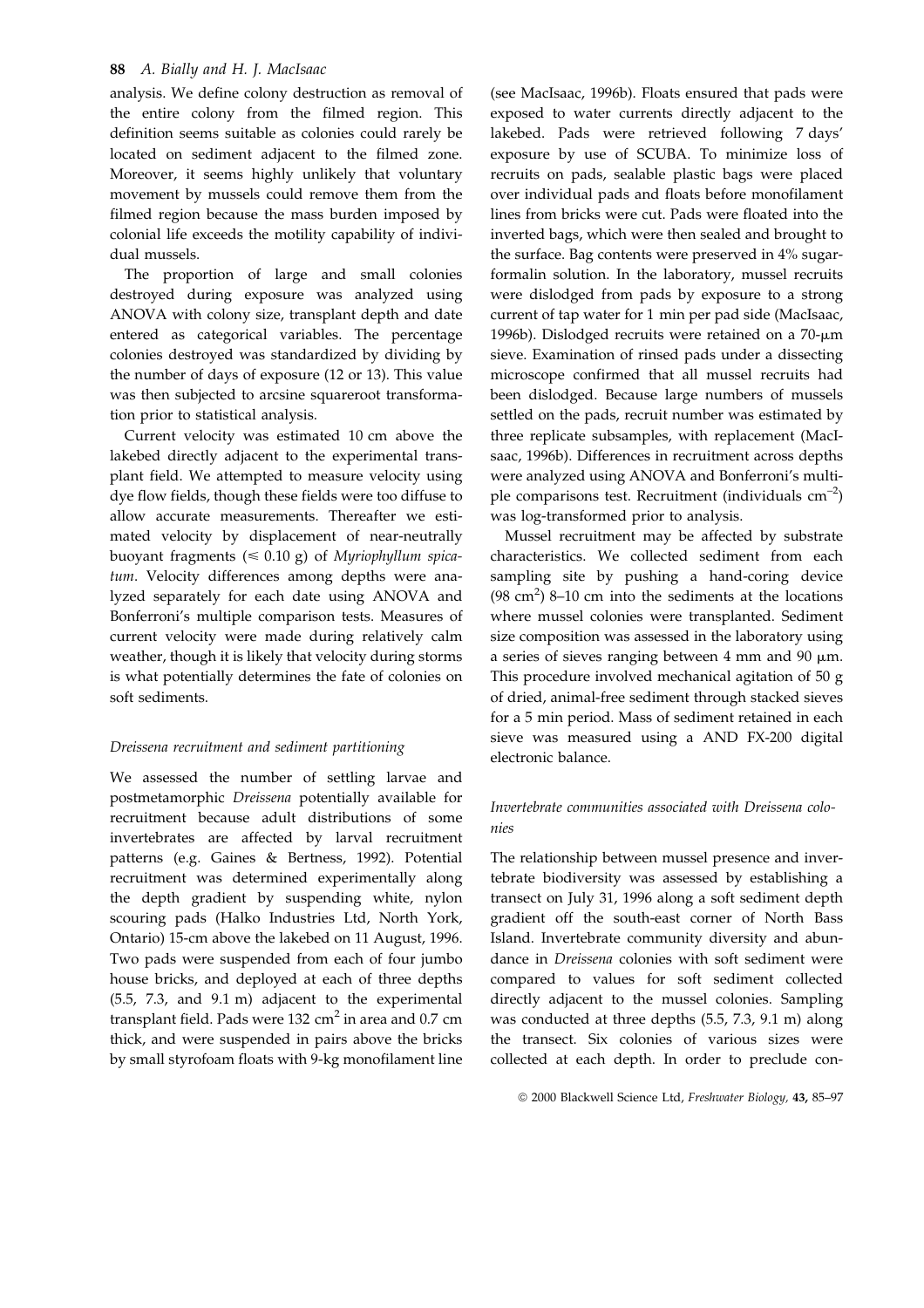founding of colony area and distance from colonizing sources (MacArthur & Wilson, 1967), only those colonies that had approximately equal nearest-neighbour distances (30-50 cm) were collected; no isolated or highly clumped colonies were investigated. Thus, we have assumed biodiversity differences among colonies are related to depth or to colony area, and not to degree of colony isolation.

Prior to collection, mussel colonies were identified using numbered, white plates, and videotaped (as above). Whole Dreissena colonies were collected by positioning a large sealable freezer bag over the top of the colony. The identification plate, mussel colony, and 8 cm of sediment (collected by hand corer) from directly beneath the entire colony were placed in the bag. Bags containing colonies from each depth were then placed in a mesh bag and brought to the surface. At the surface, bags containing colonies were numbered, preserved in 4% sugar-formalin, and double bagged.

Colonies that were too large to fit into sealable bags were subsampled. Subsampling consisted of placing a subdivided  $9-m^2$  grid on top of the colony. Each segment of the grid was identified with a numbered plate and videotaped; area of each segment was subsequently determined using image analysis. Total colony area was established by summing values for each segment. Prior to collecting mussel colony subsamples, a random number generator was used to select nine points on the grid for subsample collections. Subsamples were collected by excising 98  $\text{cm}^2$  of colony and collecting 8 cm of sediment from below it with a hand corer. Species (taxon) richness and invertebrate abundances of each subsample were determined in the laboratory. Species (taxon) richness for whole colonies was determined by developing a saturation curve to describe the relationship between the number of non-redundant species (taxa) encountered in subsamples and the number of subsamples (ns) examined. Briefly, we used Bootstrap procedures to select subsamples for each of the one to nine subsample possibilities; the process was repeated ten times, with replacement. Results were subjected to non-linear regression analysis (species [taxon] richness = 22–5.243\*ns<sup>-0.778</sup>;  $r^2 = 0.80$ ) using Systat 7.0. We sampled large colonies using six subsamples; at this level of resolution, we expected to find 94% of the taxa in the colony. Colony diversity was therefore estimated as 106% of the value obtained from subsamples.

Invertebrates associated with mussel colonies were separated using a series of stacked sieves of mesh sizes 4 mm, 1 mm, 500  $\mu$ m, 250  $\mu$ m and 125  $\mu$ m. Contents retained on each sieve were further separated into dense and buoyant (i.e. animal and detritus) matter using the 'gold-panning' technique (Ciborowski, 1991), and placed into Petri plates. Invertebrates were sorted, identified and counted at  $120\times$ magnification using a dissecting microscope. No other clearing or preserving techniques was conducted on the invertebrate samples. Invertebrate classification was subject to the lowest possible taxonomic resolution for invertebrates preserved in 4% sugar-formalin. Invertebrates were identified using Merritt & Cummins (1995), Clifford (1991), Thorp & Covich (1991), Pennak (1989) and Witt, Hebert & Morton (1997). Hereafter all references to species or higher taxonomic levels are referred to as species (taxon) richness.

In addition to the six Dreissena colonies and associated sediments, we collected three sediment samples at each depth. All sediment samples were located adjacent to  $(< 1 \text{ m})$ , but were free of mussel epi-bionts. Samples were collected with a hand-corer (98 cm<sup>2</sup>) to 8 cm depth. Taxa encountered in *Dreissena* colonies and in sediments are detailed in Appendix 1.

The relationship between species (taxon) richness and Dreissena colony area at different depths (5.5, 7.3, 9.1 m) was analyzed using ANCOVA, with colony area entered as a covariate. Both species (taxon) richness and colony area were log-transformed prior to analysis. The importance of mussel colony area and lake depth on total invertebrate abundance (excluding Dreissena) also was assessed using ANCOVA.

The importance of mussel colonies to benthic invertebrate communities at different depths was assessed by comparing species (taxon) richness on soft sediments with that on sediments and associated mussel colonies using 2-way ANOVA; substrate type (mussels vs. sediment) and depth were con-sidered categorical variables. Richness values were divided by colony or sediment sample area prior to analysis. Likewise, total invertebrate abundance in soft sediment was compared to that in sediment and mussel colonies, at different depths, using 2-way ANOVA. Dreissena abundance and diversity (2 species) were excluded from consideration in both analyses. Invertebrate richness and total abundance were log-transformed prior to analysis to stabilize variance.

<sup>© 2000</sup> Blackwell Science Ltd, Freshwater Biology, 43, 85-97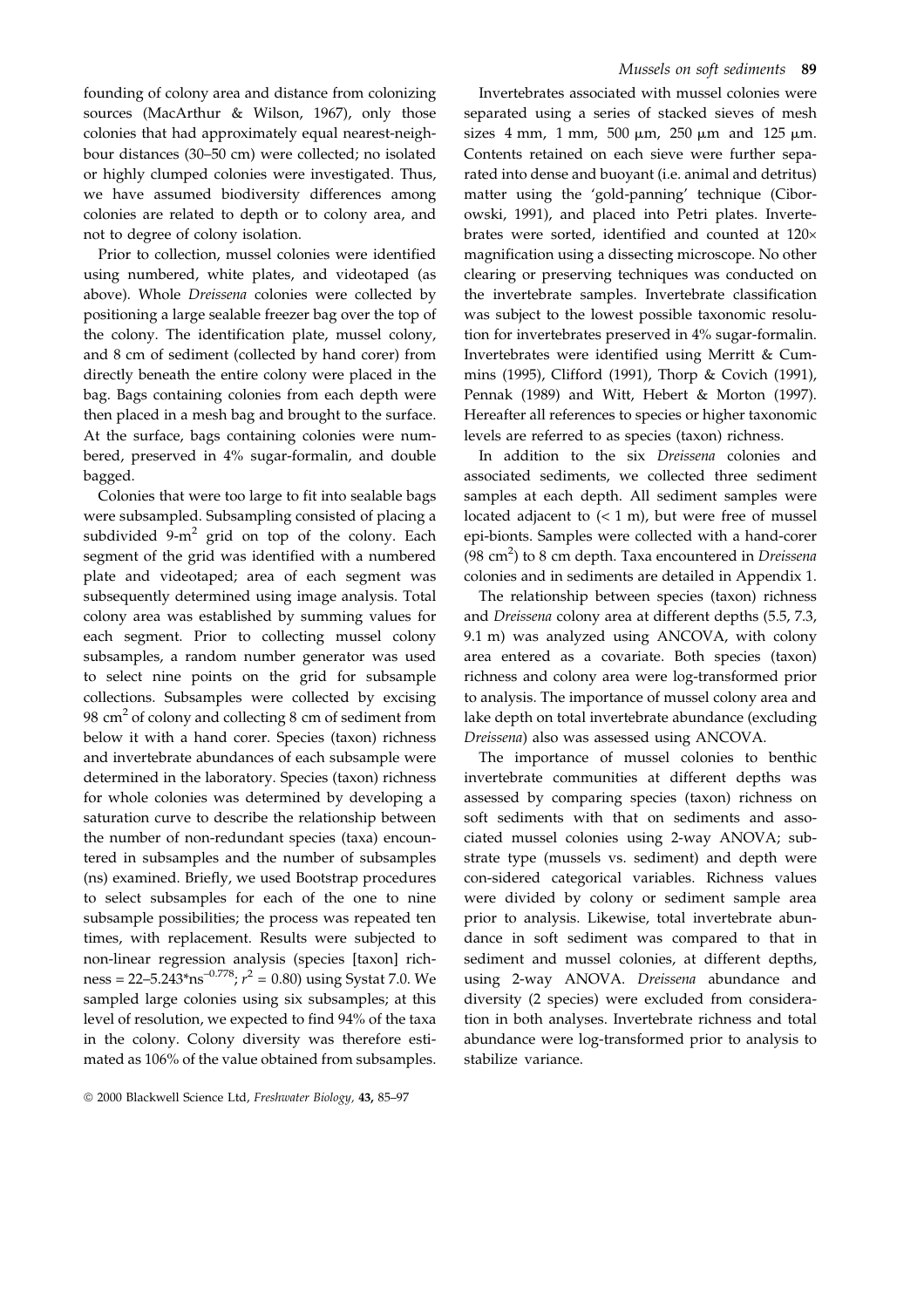#### Results

## Mussel distributions, vulnerability to disturbance, and recruitment

Dreissena distribution on soft sediments varied spatially, and, to a lesser extent, temporally (Fig. 1). Mussel colonies were never found on soft sediments in very shallow (< 3.5 m) water. Colony number was lowest at the shallowest (3.5, 4.5 m) and deepest (7.5, 8.5 m) sites, and greatest at mid-depths (5.5, 6.5 m). Mean colony area at different depths ranged from 7 to 1713 cm<sup>2</sup> in June, and 14–2150 cm<sup>2</sup> in August. The number of mussel colonies  $m^{-2}$  differed among depths  $(F = 4.85, d.f. = 5.16, P = 0.007; Fig. 1a)$ , but was independent of study period, transect surveyed and a depth by study period interaction ( $P \ge 0.32$ ). Likewise, mean colony size (Fig. 1b) and proportion of bottom substrate inhabited by Dreissena colonies (Fig. 1c) were influenced only by depth ( $P = 0.02$  and  $P = 0.001$ , respectively). Colony area tended to be highest at 6.5 and 8.5 m, though variation was very high even at these depths. Colonies at 7.5 m were very small during both surveys, indicating substantial 'local' effects. The effect of depth varied slightly



Fig. 1 Mean (+ SE) number of *Dreissena* spp. colonies  $m^{-2}$  (a), area of individual colonies (b) and percentage bottom coverage (c) as a function of depth, for June and August 1996 surveys.

across time periods, though these interactions were not significant with respect to influence on mean colony size or percentage of sediment covered by mussel colonies  $(0.064 < P < 0.072)$ . However, colonies tended to be larger and occupy a greater percentage of soft sediment in August than in June.

Mussel colonies were dominated ( 88%) numerically by D. polymorpha at all depths (Table 1). However, D. bugensis was significantly larger than D. polymorpha at each of the depths examined (paired *t*-tests,  $P \ge 0.009$ ; Table 1). Consequently, the biomass contribution of D. bugensis would be much greater than its numerical contribution to mussel colonies.

Destruction of transplanted Dreissena colonies was related to depth and mussel colony size. The percentage of colonies destroyed per day was significantly lower at 9.1 m than at either of the shallower depths ( $P = 0.003$ ; Fig. 2). Larger colonies were also less vulnerable to destruction than smaller ones ( $P = 0.017$ ). Only 17 of 36 colonies that were deployed during July were recovered. Of those that were recovered, area declined across all depths, with losses ranging from 16% to 96%. Colony destruction rate was slightly but insignificantly lower during the transplant experiment conducted in August  $(P = 0.159)$ , when 23 of 36 colonies survived transplant. Mean area of colonies that survived transplant at 5.5 and 9.1 m increased between 15 and 49%, while area of large and small colonies deployed at 7.3 m declined 79 and 86%, respectively. Patterns of colony destruction and changes in colony area during the two experimental periods correspond with milder weather during August than during July (Fig. 3).

Current velocity differed significantly between depths for both August periods (ANOVA, P < 0.001; Table 1). Current velocity was always highest at 7.3 m and lower at both 5.5 and 9.1 m sites (Bonferroni comparisons,  $P = 0.01$ ).

Dreissena recruited rapidly on scouring pads deployed off the shore of North Bass Island during August, though differences among depths were evident. In contrast to mussel colony distributions, recruitment was higher at 5.5 m than at 7.3 and 9.1 m (Bonferroni test;  $P = 0.01$ ; Table 1).

Recruitment patterns are consistent with assessments of sediment suitability for settlement. Sediment particle size typically decreased with increasing depth (Fig. 4). Shallow sites tended to have more coarse and less fine  $(< 125 \mu m)$  sediment than deeper sites,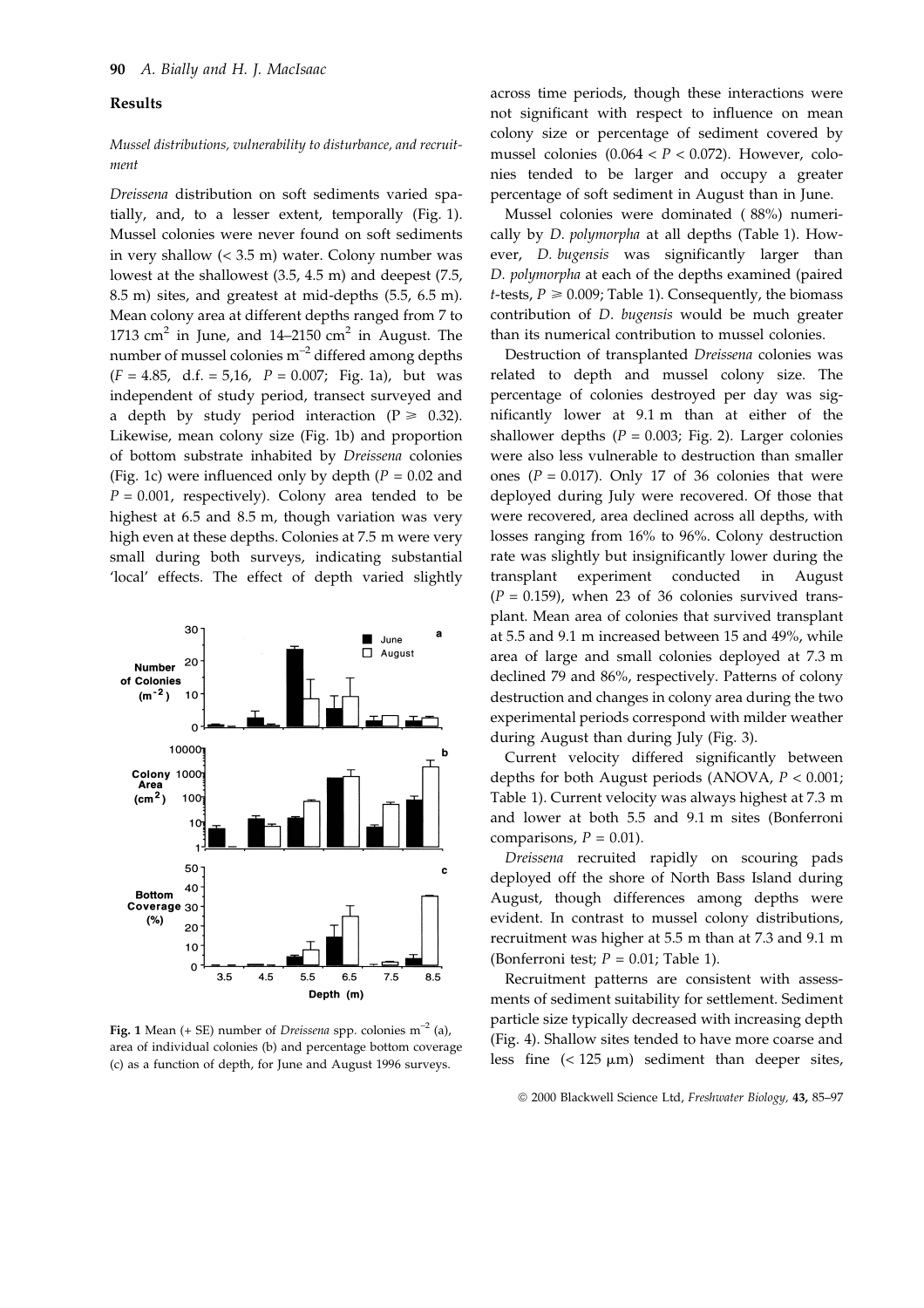Table 1 Dreissena colony attributes and physical characteristics of study sites in Lake Erie. Area-adjusted species (taxon) richness and total density of invertebrates living in soft sediments or in association with mussel colonies and soft sediments. All values are mean (SE)

|                                          |                      | Depth $(m)$ |            |            |
|------------------------------------------|----------------------|-------------|------------|------------|
|                                          |                      | 5.5         | 7.3        | 9.1        |
| Species Composition                      | D. polymorpha        | 95(1.3)     | 94 (3.0)   | 88 (3.5)   |
|                                          | D. bugensis          | 5(1.3)      | 6(3.0)     | 12(3.5)    |
| Mussel Size (mm)                         | D. polymorpha        | 12.5(0.6)   | 12.7(0.6)  | 11.2(0.3)  |
|                                          | D. bugensis          | 24.2(1.7)   | 20.8(1.0)  | 19.8(1.1)  |
| Recruits (Indiv. $cm^{-2}$ )             | Dreissena spp.       | 5.9(0.7)    | 3.9(0.3)   | 1.7(0.4)   |
| Species (taxon) Richness $\rm (cm^{-2})$ | Sediment             | 0.07(0.00)  | 0.06(0.00) | 0.06(0.01) |
|                                          | Sediment + Dreissena | 0.44(0.09)  | 0.43(0.18) | 0.28(0.10) |
| Invertebrate Density (Indiv. $cm^{-2}$ ) | Sediment             | 3.5(1.2)    | 3.1(0.7)   | 2.0(0.4)   |
|                                          | Sediment + Dreissena | 8.3(2.8)    | 6.3(1.2)   | 6.8(1.5)   |
| Current Velocity (cm $s^{-1}$ )          | August 1             | 4.5(0.4)    | 8.2(0.4)   | 1.6(0.4)   |
|                                          | August 12            | 1.4(0.2)    | 4.4(0.3)   | 3.2(0.1)   |

particularly at the deepest site (8.5 m), and should have been more suitable for mussel settlement.

#### Invertebrate communities associated with Dreissena

Invertebrate species (taxon) richness in Dreissena colonies was related to colony area  $(F = 13.05,$ d.f. = 1,14,  $P = 0.003$ ; Fig. 5) but not to lake depth  $(F = 1.37, d.f. = 2.14, P = 0.873)$ . The highest richness

(22 taxa) was observed in the largest Dreissena colony surveyed (62 $257 \text{ cm}^2$ ), while the lowest richness (8 taxa) was observed in the smallest colony (8  $\text{cm}^2$ ). The species (taxon) richness - colony area relationship revealed that even the smallest islands were expected to contain invertebrates in addition to Dreissena (Fig. 5a).

Total invertebrate abundance, excluding Dreissena, was also related to *Dreissena* colony area  $(F = 180)$ , d.f. = 1,14,  $P < 0.001$ ; Fig. 5b) but not to lake depth  $(F = 0.05, d.f. = 2.14, P = 0.951)$ . Patterns of inverte-



Fig. 2 Destruction of small and large Dreissena colonies transplanted during July and August 1996 in relation to depth. Colonies were deployed for 12 and 13 days, respectively.



Fig. 3 Wave height (a) and wind speed (b) distributions at the study site during July and August periods that transplanted colonies were exposed.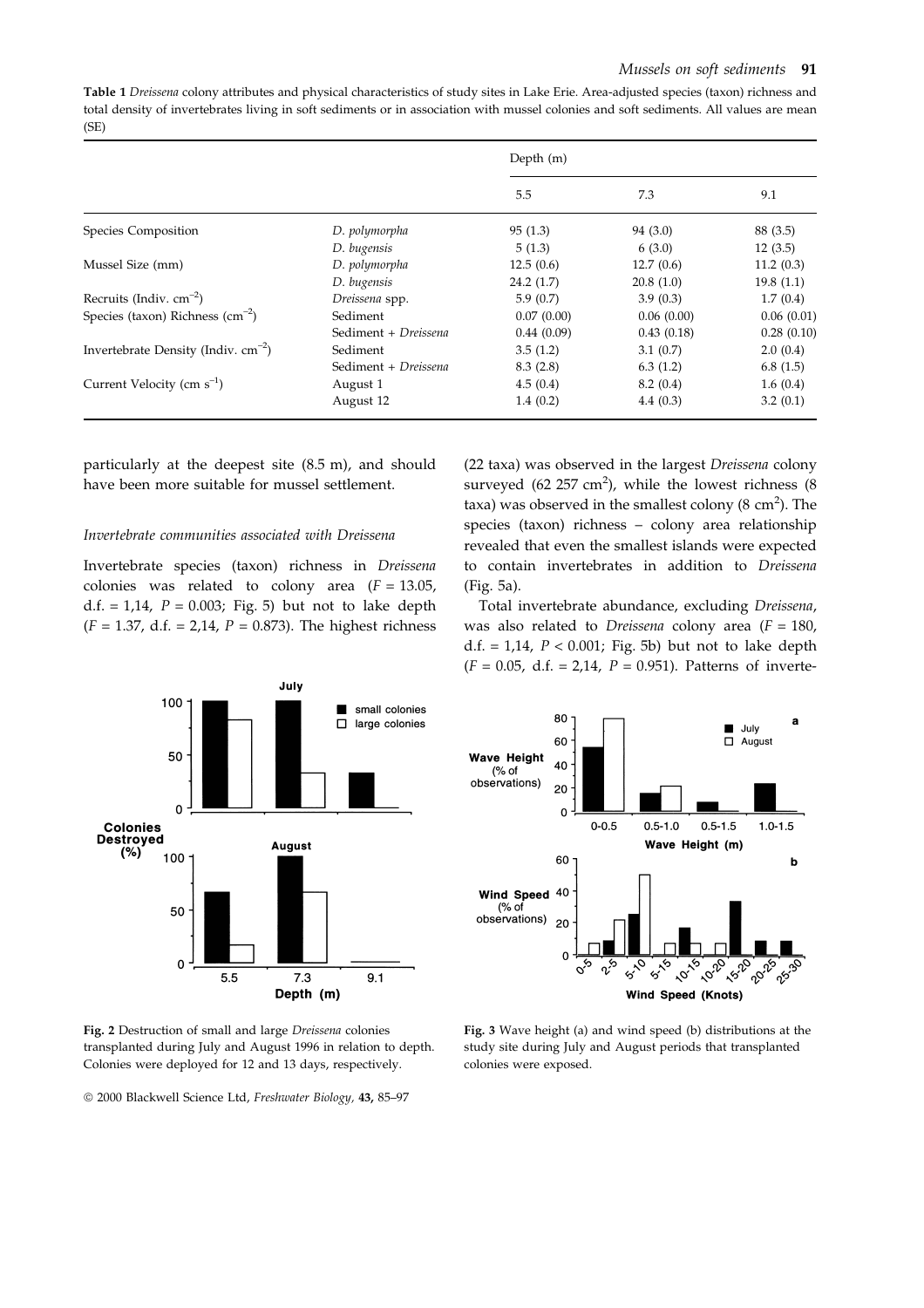brate abundance parallel those in Dreissena colony size. Mussel colonies at 5.5, 7.3 and 9.1 m averaged 51  $(SE = 19)$ , 8819 (8761) and 10437 (10363) cm<sup>2</sup>, respectively; mean invertebrate abundances in Dreissena colonies and sediment at these sites were 365 (SE = 121), 41225 (40879) and 25547 (25118) individuals per colony. Variation in both colony size and invertebrate abundance at 7.3 and 9.1 m sites resulted from inclusion of one large colony at each depth. A recurrent group of invertebrates dominated samples collected at each depth. This group included the amphipods Gammarus fasciatus Say and Echinogammarus ischnus Stebbing, cyclopoid copepods, ostracods, oligochaetes, chironomids, the hydrozoan Hydra, and the planarian flatworm Dugesia. Densities of Hydra and Dugesia tended to be higher at greater depths and in larger Dreissena colonies. Abundances of G. fasciatus, oligochaetes and ostracods increased in relation to Dreissena colony area. All three groups were more abundant in large Dreissena colonies than in smaller ones. E. ischnus and cyclopoid copepod densities varied by neither depth nor mussel colony area.

Presence of Dreissena colonies had a marked effect on species (taxon) richness and abundance of benthic invertebrates (Table 1). For example, species (taxon) richness was influenced by the presence of mussels  $(F = 10.9, d.f. = 1, 23, P = 0.003)$ , but not by lake depth  $(F = 0.5, d.f. = 2, 23, P = 0.610)$ . Species richness values were 616, 703 and 462% higher in mixed



Fig. 4 Sediment particle size composition during June and August, in relation to depth. Samples were collected adjacent to the site where survey and experimental transplants were conducted.



Fig. 5 Invertebrate species (taxon) richness (a) and total invertebrate abundance (b) (Individuals  $\text{colony}^{-1}$ ) in relation to Dreissena colony area.

Dreissena colony - soft sediment habitat than in sediment alone at 5.5, 7.3 and 9.1 m, respectively (Table 1). Taxa found in Dreissena colonies but not in sediment included Gammarus and Echinogammarus, Hydra, Dugesia, Hirudinea (leeches), Zaitzevia (beetles), Hydropsychidae (caddis flies), Asselidae (isopods), and gastropods. As with species (taxon) richness, area-adjusted total invertebrate density, excluding Dreissena, was also related to the presence of *Dreissena* ( $F = 10.2$ , d.f. = 1, 23,  $P = 0.004$ ) but not to collection depth ( $F = 0.2$ , d.f. = 2, 23,  $P = 0.814$ ). Mean invertebrate density (individuals  $cm^{-2}$ ) was 239, 202 and 335% higher in Dreissena colony  $-$  soft sediment habitat than in soft sediment at 5.5, 7.3 and 9.1 m, respectively (Table 1). Taxa that exhibited the largest increases to the presence of Dreissena included Gammarus, oligochaetes and ostracods. Effects of mussel colonies were depth-dependent for some species. For example, increases in density of Hydra and Dugesia were limited to mussel colonies in deeper water. Interactions between mussel colony presence and depth may relate to changes in sediment characteristics. For example, the percentage of fine sediment (< 125 mm) was much lower (9.8%) at 5.5 m than at either 7.3 (27.5%) or 9.1 m (53.4%) depth.

## Discussion

Physical disturbance has strong influences on species composition and community structure in many ecosystems. Physical disturbance associated with waves strongly affects invertebrate community com-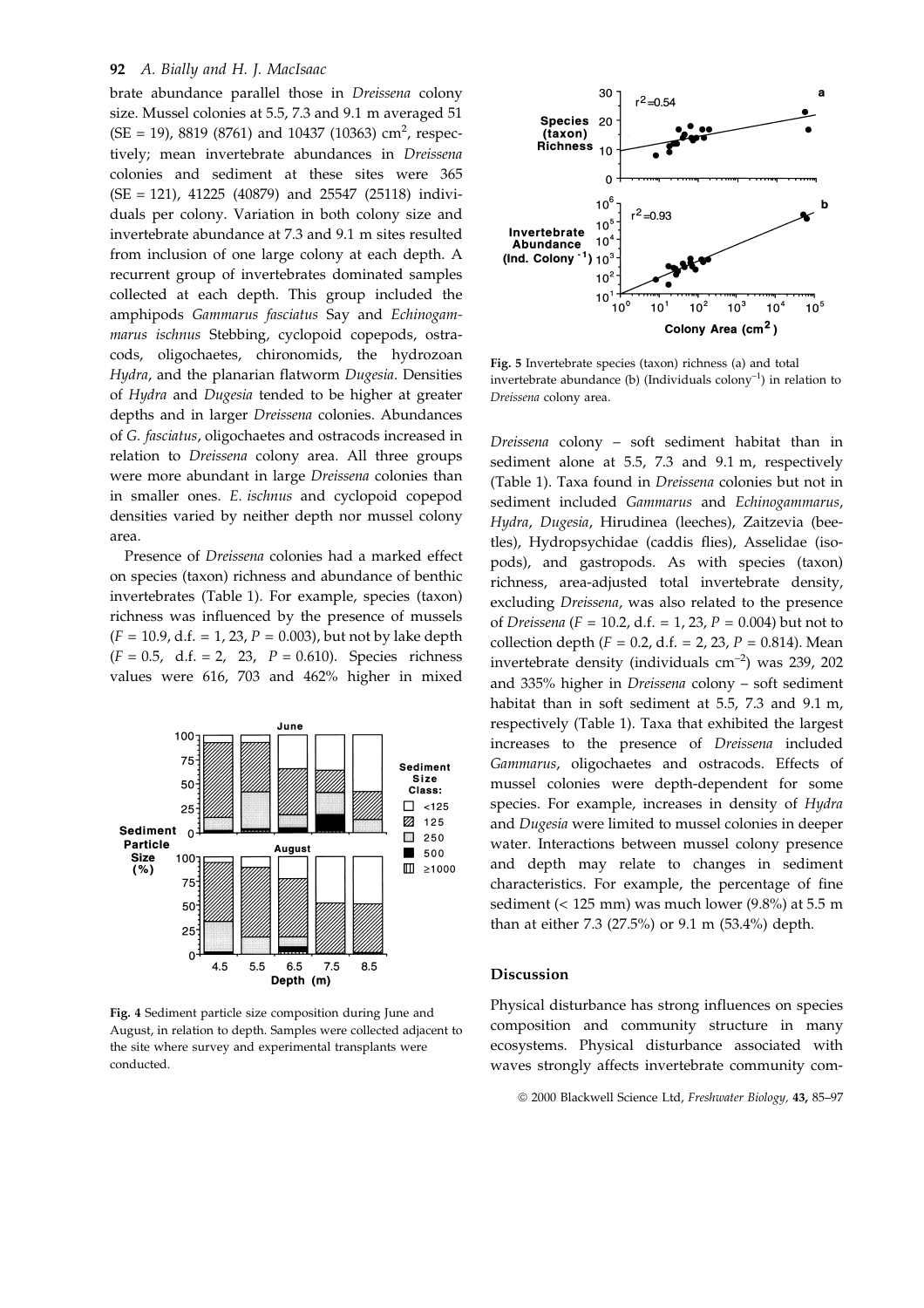position in coastal zones of the Laurentian Great Lakes. Barton & Hynes (1978a,b) determined that fauna in wave-swept littoral regions of these lakes were characteristic of rivers, while taxa at less exposed sites were more representative of lake fauna. Studies of physical disturbance effects on benthic communities have been conducted primarily on marine ecosystems (Suchanek, 1981; Denny, 1995). Nehls & Thiel (1993) reported that severe storms destroyed 45 of 94 Mytilus edulis L. populations in the Wadden Sea, and that surviving colonies were found mainly in protected areas. Results from this study illustrate that Dreissena forms mixed-species colonies on soft sediment in Lake Erie even in relatively shallow (> 3.5 m) water. The distribution, size and aerial coverage of these colonies are, however, strongly related to lake depth and to the disturbance regimes that vary by depth. Examination of mussel colonies revealed that many lacked stones or pebbles that could serve as 'condensation nuclei' for growing mussel colonies. Rather it appears that shells of initial settlers may serve this function.

Earlier work established that distribution and abundance of *D. polymorpha* at shallow  $(0.8-2.8 \text{ m})$ , rocky habitat in Lake Erie were also influenced by wave disturbance (MacIsaac, 1996b). Thus, wave disturbance affects distribution of Dreissena on both hard and soft substrates. However, because holdfasts for byssus attachment are scarce or absent on soft sediment, mussels can be dislodged more readily and are less likely to be found in wave-swept environments dominated by soft than by hard substrates. As evidence, we found an average of 70-482 mussels on individual rocks collected in nearshore, rocky habitat between 1.5 and 2.8 m depth (MacIsaac, 1996b), but never observed mussels on soft substrate in water less than 3.5 m depth in this study. Mussel colonies were first observed at  $\approx 3.5$  m depth. These colonies were very small and typically occurred in small bowls or depressions in the sediment, apparently as a result of rolling on the bottom (Botts et al., 1996).

Destruction of transplanted colonies was not a simple function of site depth. Although destruction rate was always lowest at the deepest site, the 7.3 m site had the highest values during August. Measurements of current velocity directly adjacent to the lakebed were also highest at this depth. All metrics of colony size in the population survey were also low or lowest at 7.5 m. Thus colonies at intermediate depth

appeared most vulnerable to disturbance associated with storms. We were unable to measure current velocity during the most ecologically meaningful time (i.e. during storms), though the depth contour in the channel between North Bass and Middle Bass Islands suggests that shear forces on the lake bed may be greatest at mid-depth. Reusch & Chapman (1997) also reported that patch area of Mytilus colonies on soft sediments in the western Baltic Sea was related to depth and presence of predators. While we cannot eliminate the possibility that predators (e.g. crayfish, fish, ducks) influenced mussel populations in this study, the close proximity of the sites at different depths suggests that predators should have had equal access to colonies throughout the study zone. It is unclear what happened to mussel colonies that were removed from sites of transplantation. Reusch & Chapman (1997) speculated that drift of dislodged colonies represented a primary mode of patch dispersal to new soft sediment habitats.

#### Facilitation of benthic invertebrates by mussels

Simberloff & Wilson (1969) regarded islands as patches of good habitat isolated by relatively inhospitable terrain. Mussel colonies may be considered biological 'islands' that provide refuge and or food resources for benthic invertebrates. Botts et al. (1996) demonstrated experimentally that Dreissena benefit amphipods, turbellarians, hydrozoans and oligochaetes by enhancing habitat structure, while chironomids apparently benefit from increased food supply. Likewise, Stewart et al. (1998) illustrated that amphipods, turbellarians and hydrozoans responded mainly to habitat structure, while Microtendipes chironomids and Physella gastropods responded to both food supply and habitat. Variability within treatments tended to be high in the latter study, potentially obscuring the role of food in facilitating invertebrates beyond the effect caused by increased habitat availability or complexity. For example, oligochaetes appeared to benefit from enhanced habitat and food supply, though responses were nonsignificant (Stewart et al., 1998). González & Downing (1999) also determined that amphipods responded primarily to enhanced habitat structure associated with Dreissena colonies. Considering that amphipods (Gammarus, Echinogammarus), hydrozoans (Hydra), turbellarians (Dugesia) and oligochaetes

<sup>© 2000</sup> Blackwell Science Ltd, Freshwater Biology, 43, 85-97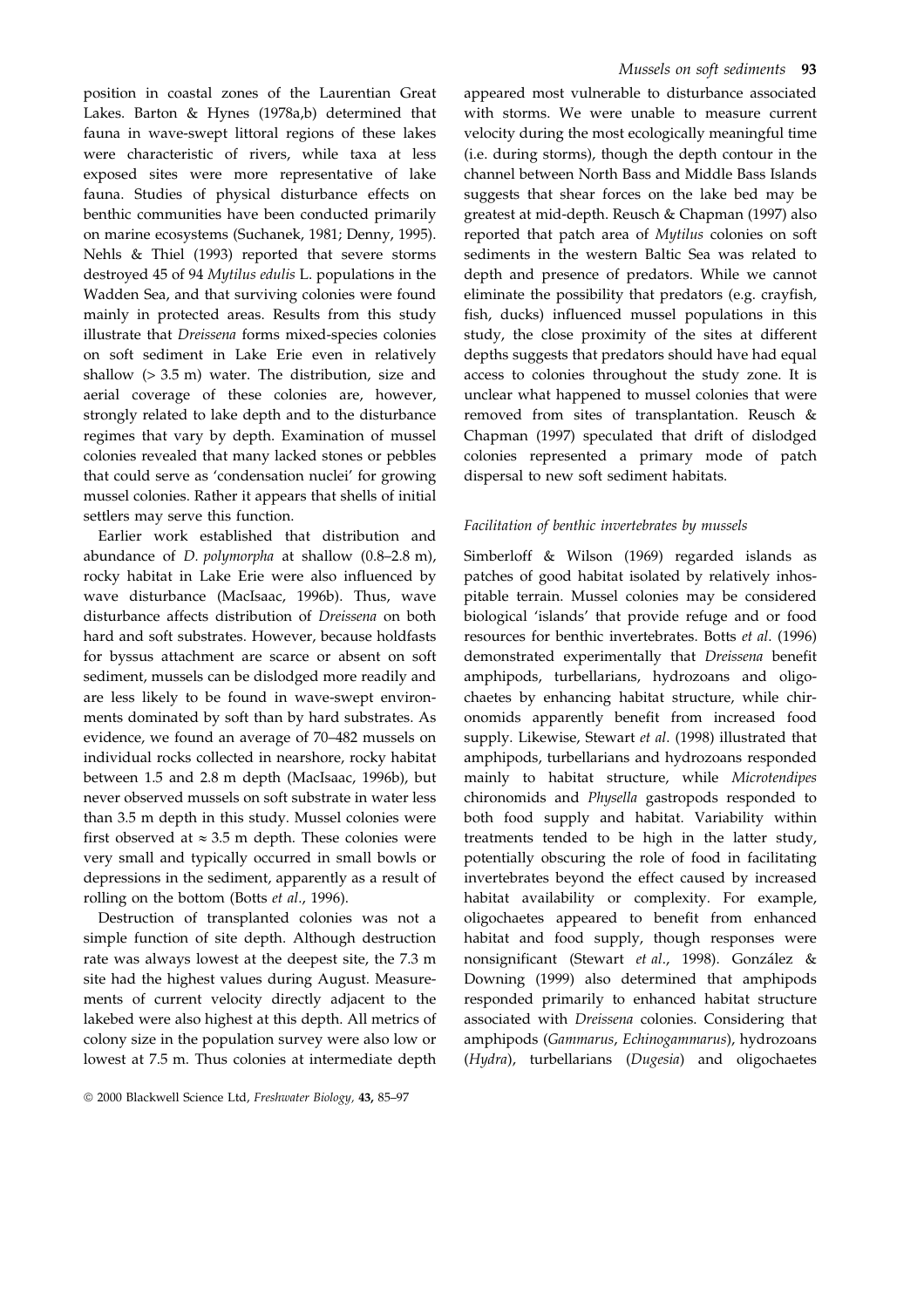benefited most in this study, natural responses by Lake Erie taxa to invasion of soft sediment by Dreissena appear to be related principally to enhanced habitat structure.

Benthic invertebrates have also benefited from Dreissena invasion in eastern Lake Erie, Lake St. Clair and Lake Ontario (Dermott et al., 1993; Griffiths, 1993; Stewart & Haynes, 1994). Dreissenid mussels account for more than 90% of biomass and production of benthic invertebrate communities in eastern Lake Erie, though total abundance of other invertebrates has also increased dramatically since mussels invaded the lake (Dahl et al., 1995). However, Griffiths (1993) cautioned that some changes in invertebrate densities in Lake St. Clair may have resulted from long-term variation in water quality rather than invasion by Dreissena. Nevertheless, patterns established from numerous lakes invaded by Dreissena indicate a general, positive response by benthic invertebrates.

Marine studies provide complementary examples of facilitation of benthic invertebrates by mussel beds (Gunther, 1995; Seed, 1996; Svane & Setyobudiandi, 1996). For example, Semimytilus and Perumytilus mussels provide coarse-grained habitats and support high abundances of polychaetes in intertidal habitats in Peru (Tokeshi, 1995).

Benefits of mussels to invertebrates may depend on the size of mussel beds. Tsuchiya (1980) demonstrated that larger M. edulis colonies provided more microhabitats for invertebrates than smaller mussel beds. Likewise, macroinvertebrate diversity was positively associated with the size of bivalve (Brachidontes) colonies (Peake & Quinn, 1993). In this study, ostracods, oligochaetes and amphipods had higher densities in large mussel colonies than in smaller ones. Larger, more stable colonies may provide more complex structures, sediment or other debris that could be exploited by invertebrates (Seed, 1976, 1996; Tsuchiya, 1980). Alternatively, higher invertebrate diversity and population abundances in larger colonies may relate to colony age or to the duration it has been resident at a site. For example, older Mytilus colonies support higher levels of invertebrate species diversity than do younger colonies (Suchanek, 1978, 1985; Tsuchiya & Nishihira, 1985, 1986; Gunther, 1995). However, we found no evidence that smaller colonies were comprised of smaller and, presumably, younger mussels. Because smaller mussel colonies are more vulnerable to displacement than larger ones,

they may have been resident at a site for a shorter period.

#### Disturbance limits mussel facilitation

By limiting the distribution of Dreissena colonies, disturbance appears to indirectly affect the diversity of benthic communities and abundances of individual species (Fig. 2; Table 1). Turner et al. (1995) observed that benthic invertebrates were adversely affected when unstable Mytilus colonies were displaced by wave-associated disturbance. Gunther (1995) reported that diversity and abundances of invertebrates declined after storms dislodged M. edulis colonies on an intertidal sandflat.

The fate of displaced Dreissena colonies is not clear, though they may have been buried by settling inorganic sediments, transported to adjacent areas, or physically destroyed. Burial of mussels on soft sediments has been reported in marine systems (e.g. Reusch & Chapman, 1997). Renaud et al. (1997) observed that M. edulis occupying an artificial substrate below its natural distribution limit was buried by organic and inorganic sediment. Western Lake Erie is a relatively shallow basin with a mean depth of 7.3 m. Intense storms resuspend large quantities of sediment that could bury mussel colonies. However, the rapid recovery of mussel colonies during summer 1996 following an intense storm during autumn 1995, indicates that mussels likely repopulated the area by immigration of adult individuals or colonies rather than by larval settlement or postlarval drift (Gunther, 1995; Reusch & Chapman, 1997). Recolonization by adults is also suggested by size distributions of mussels recovered during 1996. Many D. polymorpha and D. bugensis individuals surveyed in colonies during summer 1996 were 10 mm or larger, indicating that they probably were not young-of-year mussels.

In contrast to the relatively persistent Dreissena colonies that occur on rocky substrates in Lake Erie, density and size of colonies on soft sediments exhibited substantial temporal variability. Because invertebrate diversity and total abundance were higher in the presence of mussels than in adjacent soft sediments, seasonal variation in mussel residency on soft sediments may influence local invertebrate diversity and abundance. Peake & Quinn (1993) also observed strong seasonal shifts in species diversity within mussel colonies. It remains unclear whether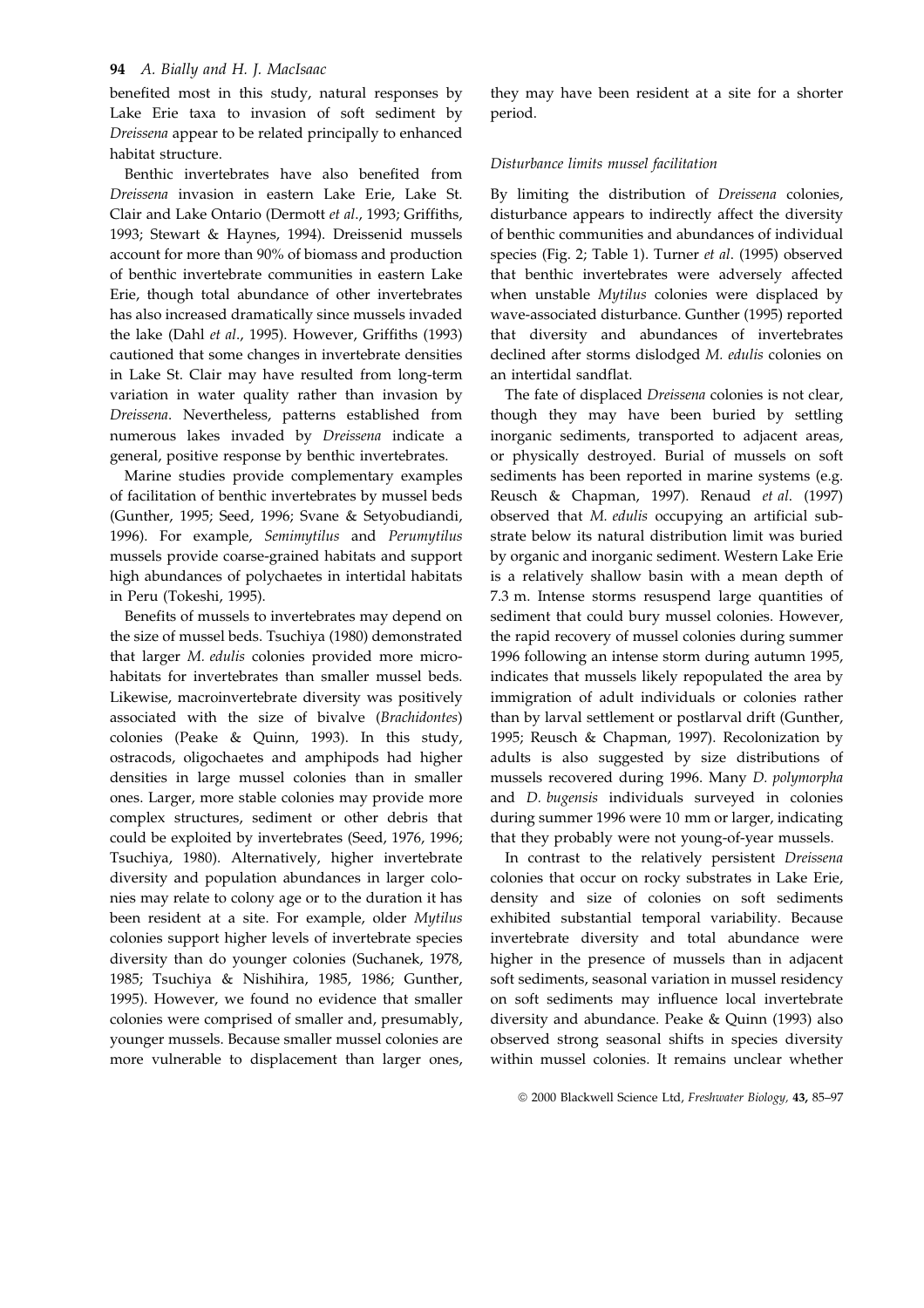the presence of Dreissena in basins with soft sediments results in an overall increase in invertebrate abundance, or simply results in seasonal 'focusing' of invertebrates to mussel colonies.

In summary, Dreissena may colonize soft sediments in relatively shallow water, though wave-associated disturbance affects the spatial distribution and size of colonies. Pronounced differences exist with respect to the density, size and spatial coverage of mussel colonies on soft sediments. Because mussel beds are strong facilitators of other benthic invertebrates, storms that destroy mussel beds also impact the diversity and abundance of benthic communities on soft sediments.

### Acknowledgments

We thank R. Coulas, S. Roe, B. Ray, T. Mabee and K. Uriarte for SCUBA and field assistance. Logistical support was provided by staff of the Theodore Stone Laboratory, western Lake Erie. We are grateful to Dr Keith Bedford, Ohio State University, for permission to use archived weather data (http:// superior.eng.ohio-state.edu). Thoughtful comments by two reviewers and C. Townsend improved the manuscript. This study was supported by research and equipment grants from NSERC, and by Environmental Youth Corps grants from the Ontario Ministries of Natural Resources and Environment, to HIM.

#### References

- Barton D.R. & Hynes H.B.N. (1978a) Wave-zone macrobenthos of the exposed Canadian shores of the St. Lawrence Great Lakes. Journal of Great Lakes Research, 4, 27-45.
- Barton D.R. & Hynes H.B.N. (1978b) Seasonal variations in the densities of macrobenthic populations in the wave-zone of North-Central Lake Erie. Journal of Great Lakes Research, 4, 50-56.
- Berkman P.A., Haltuch M.A., Tichich E., Garton D.W., Kennedy G.W., Gannon J.E., Mackay S.D., Fuller J.A. & Liebenthal D.L. (1998) Zebra mussels invade Lake Erie muds. Nature, 393, 27-28.
- Botts P.S., Patterson B.A. & Schloesser D.W. (1996) Zebra mussel effects on benthic invertebrates: physical or biotic? Journal of the North American Benthological Society, 15, 179-184.
- Ciborowski J.J.H. (1991) Estimating processing time of stream, benthic samples. Hydrobiologia, 222, 101-107.
- Clifford H.F. (1991) Aquatic Invertebrates of Alberta. University of Alberta Press, Edmonton, Alberta, 537 pp.
- Dahl J.A., Graham D.M., Dermott R., Johannsson O.E., Millard E.S. & Miles D.D. (1995) Lake Erie 1993, western, west central and eastern basins: change in trophic status, and assessment of the abundance, biomass, and production of the lower trophic levels. Canadian Technical Report of Fisheries and Aquatic Sciences, Number 2070.
- Denny M. (1995) Predicting physical disturbance: mechanistic approaches to the study of survivorship on wave-swept shores. Ecological Monograpphs, 65, 371- 418.
- Dermott R. & Kerec D. (1997) Changes to the deepwater benthos of eastern Lake Erie since the invasion of Dreissena: 1979-93. Canadian Journal of Fisheries and Aquatic Sciences, 54, 922-930.
- Dermott R., Mitchell J., Murray I. & Fear E. (1993) Bromass and production of zebra mussels (Dreissena polymorpha) in shallow waters of northeastern Lake Erie. Zebra mussels. Biology, impacts and control. (Eds Nalepa T.F. & Schlaesser D.W.), pp. 399-413 Lewis, Boca Raton, FL.
- Flecker A.S. & Townsend C.R. (1994) Community-wide consequences of trout introduction in New Zealand streams. Ecological Applications, 4, 798-807.
- Gaines S.D. & Bertness M.D. (1992) Dispersal of juveniles and variable recruitment in sessile marine species. Nature, 360, 579-580.
- Gonz‡lez M.J. & Downing A. (1999) mechanisms underlying amphipod responses to zebra mussel (Dreissena polymorpha) invasion and implications for fish-amphipod interactions. Canadian Journal of Fisheries and Aquatic Sciences, 56, 679-685.
- Griffiths R.W. (1993) Effects of zebra mussels (Dreissena polymorpha) on benthic fauna of Lake St. Clair. Zebra Mussels. Biology, impacts, and control (Eds Nalepa T.F. & Schloesser D.W.), pp. 415-437. Lewis, Boca Raton, FL.
- Gunther C.P. (1995) Development of small Mytilus beds and its effect on resident intertidal macrofauna. Marine Ecology, 17, 117-130.
- Hamilton D.J., Ankney C.D. & Bailey R.C. (1994) Predation of zebra mussels by diving ducks: an exclosure experiment. Ecology, 75, 521-531.
- Hartman W.L. (1973) Effects of exploitation, environmental changes, and new species on the fish habitats and resources of Lake Erie. Great Lakes Fishery Commission Technical Report 22, Ann Arbor, MI. 43 pp.
- Jones C.G., Lawton J.H. & Shachak M. (1997) Positive and negative effects of organisms as physical ecological engineers. Ecology, 78, 1946-1957.

<sup>&</sup>lt;sup>©</sup> 2000 Blackwell Science Ltd, Freshwater Biology, 43, 85-97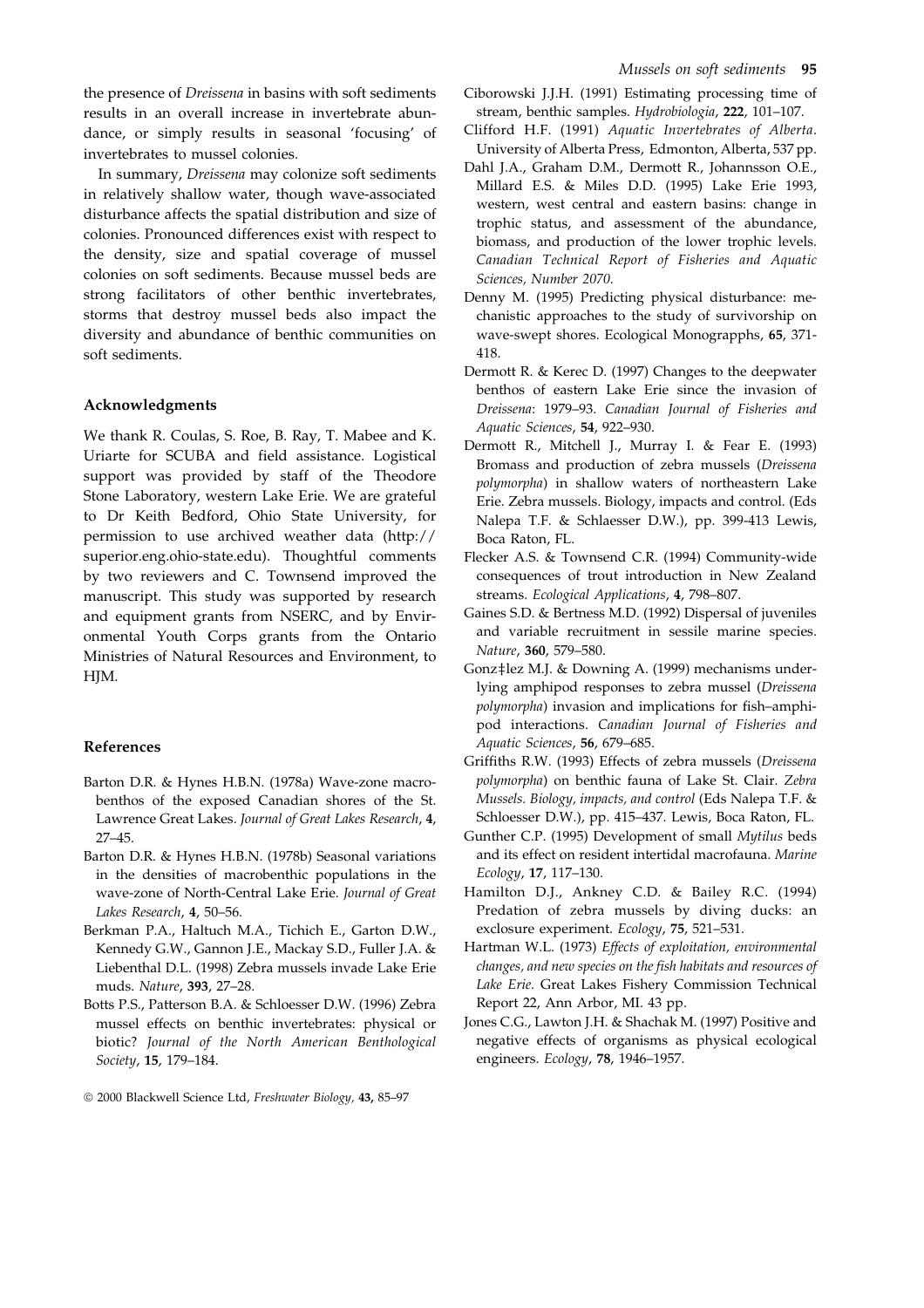- Ketelaars H.A.M., Lambregts-van de Clundert F., Carpentier C.J., Wagenvoort A. & Hoogenboezem W. (1999) Ecological effects of the mass occurrence of the Ponto-Caspian invader, Hemimysis anomala G.O. Sars (Crustacea: Mysidacea), in a freshwater storage reservoir in the Netherlands, with notes on autecology and new records. Hydrobiologia, 307, 239-251.
- Klerks P.L., Fraleigh P.C. & Lawniczak J.E. (1996) Effects of zebra mussels (Dreissena polymorpha) on seston levels and sediment deposition in western Lake Erie. Canadian Journal of Fisheries and Aquatic Sciences, 53, 2284-2291.
- Lewandowski K. (1982) The role of early developmental stages, in the dynamics of Dreissena polymorpha (Pall.) (Bivalvia) populations in lakes. II. Settling of larvae and the dynamics of numbers of settled individuals. Ekologia Polski, 30, 223-286.
- MacArthur R.H. & Wilson E.O. (1967) The Theory of Island Biogeography. Princeton University Press, Princeton, New Jersey.
- MacIsaac H.J. (1996a) Potential abiotic and biotic impacts of zebra mussels on the inland waters of North America. American Zoologist, 36, 287-299.
- MacIsaac H.J. (1996b) Population structure of an introduced species (Dreissena polymorpha) along a waveswept disturbance gradient. Oecologia (Berlin), 105, 484-492.
- MacIsaac H.J., Johannsson O.E., Ye J., Sprules W.G., Leach J.H., McCorquodale J.A. & Grigorovich I.A. (1999) Filtering impacts of an introduced bivalve (Dreissena polymorpha) in a shallow lake: application of a hydrodynamic model. Ecosystems, 2, 1-13.
- MacIsaac H.J., Sprules W.G., Johannsson O.E. & Leach J.H. (1992) Filtering impacts of larval and sessile zebra mussels (Dreissena polymorpha) in western Lake Erie. Oecologia (Berlin), 92, 30-39.
- Mellina E. & Rasmussen J.B. (1994) Patterns in the distribution and abundance of zebra mussel (Dreissena polymorpha) in rivers and lakes in relation to substrate and other physicochemical factors. Canadian Journal of Fisheries and Aquatic Sciences, 51, 1024-1034.
- Merritt R.W. & Cummins K.W. (1995) An Introduction to the Aquatic Insects of North America, 3rd edn. Kendall-Hunt Publishing, Dubuque, Iowa, 862 pp.
- Moyle P.B. & Light T. (1996) Biological invasions of freshwater: empirical rules and assembly theory. Biological Conservation, 78, 149-161.
- Nehls G. & Thiel M. (1993) Large-scale distribution patterns of the mussel Mytilus edulis in the Wadden sea of Schleswig-Holstein: Do storms structure the ecosystem? Netherlands Journal of Sea Research, 31, 181-187.

Peake J. & Quinn G.P. (1993) Temporal variation in

species-area curves for invertebrates in clumps of an intertidal mussel. Ecography, 16, 269-277.

- Pennak R.W. (1989) Freshwater Invertebrates of North America, 3rd edn. Wiley, Toronto, Ontario, 628 pp.
- Renaud P.E., Riggs S.R., Ambrose W.G., Schmid K. & Snyder S.W. (1997) Biological-geological interactions: storm effects on macroalgal communities mediated by sediment characteristics and distribution. Continental Shelf Research, 17, 37-56.
- Reusch T.B.H. & Chapman A.R.O. (1997) Persistence and space occupancy by subtidal blue mussel patches. Ecological Monographs, 67, 65-87.
- Seed R. (1976) Ecology. Marine Mussels, Their Ecology and Physiology. (Ed. B.L. Bayne), pp. 13-66. Cambridge University Press, Cambridge.
- Seed R. (1996) Patterns of biodiversity in the macroinvertebrate fauna associated with mussel patches on rocky shores. Journal of the Marine Biological Association of the United Kingdom, 76, 203-210.
- Simberloff D.S. & Wilson E.O. (1969) Experimental zoogeography of islands: the colonization of empty islands. Ecology, 50, 278-296.
- Stańczykowska A. (1977) Ecology of Dreissena polymorpha (Pall.) (Bivalvia) in lakes. Polskie Archiwum Hydrobiologii, 24, 461-530.
- Stewart T.W. & Haynes J.M. (1994) Benthic macroinvertebrate communities of southwestern Lake Ontario following invasion of Dreissena. Journal of Great Lakes Research, 20, 497-493.
- Stewart T.W., Miner J.G. & Lowe R.L. (1998) Quantifying mechanisms for zebra mussel effects on benthic macroinvertebrates: organic matter production and shell-generated habitat. Journal of the North American Benthological Society, 17, 81-94.
- Suchanek T.H. (1978) The ecology of Mytilus edulis L. in exposed rocky intertidal communities. Journal of Experimental Marine Biology and Ecology, 31, 105-120.
- Suchanek T.H. (1981) The role of disturbance in the evolution of life history strategies in the intertidal mussels Mytilus edulis and Mytilus californianus. Oecologia (Berlin), 50, 143-152.
- Suchanek T.H. (1985) Mussels and their role in structuring rocky shore communities. The Ecology of Rocky Coasts (Eds P.G. Moore & R. Seed), pp. 70-96. Hodder and Stoughton, London.
- Svane I. & Setyobudiandi I. (1996) Diversity of associated fauna in beds of the blue mussel Mytilus edulis L. effects of location, patch size, and position within a patch. Ophelia, 45, 39-53.
- Thorp J.H. & Covich A.P. (1991) Ecology and Classification of North American Freshwater Invertebrates. Academic Press., Toronto, Ontario, 911 pp.
- Tokeshi M. (1995) Polychaete abundance and dispersion